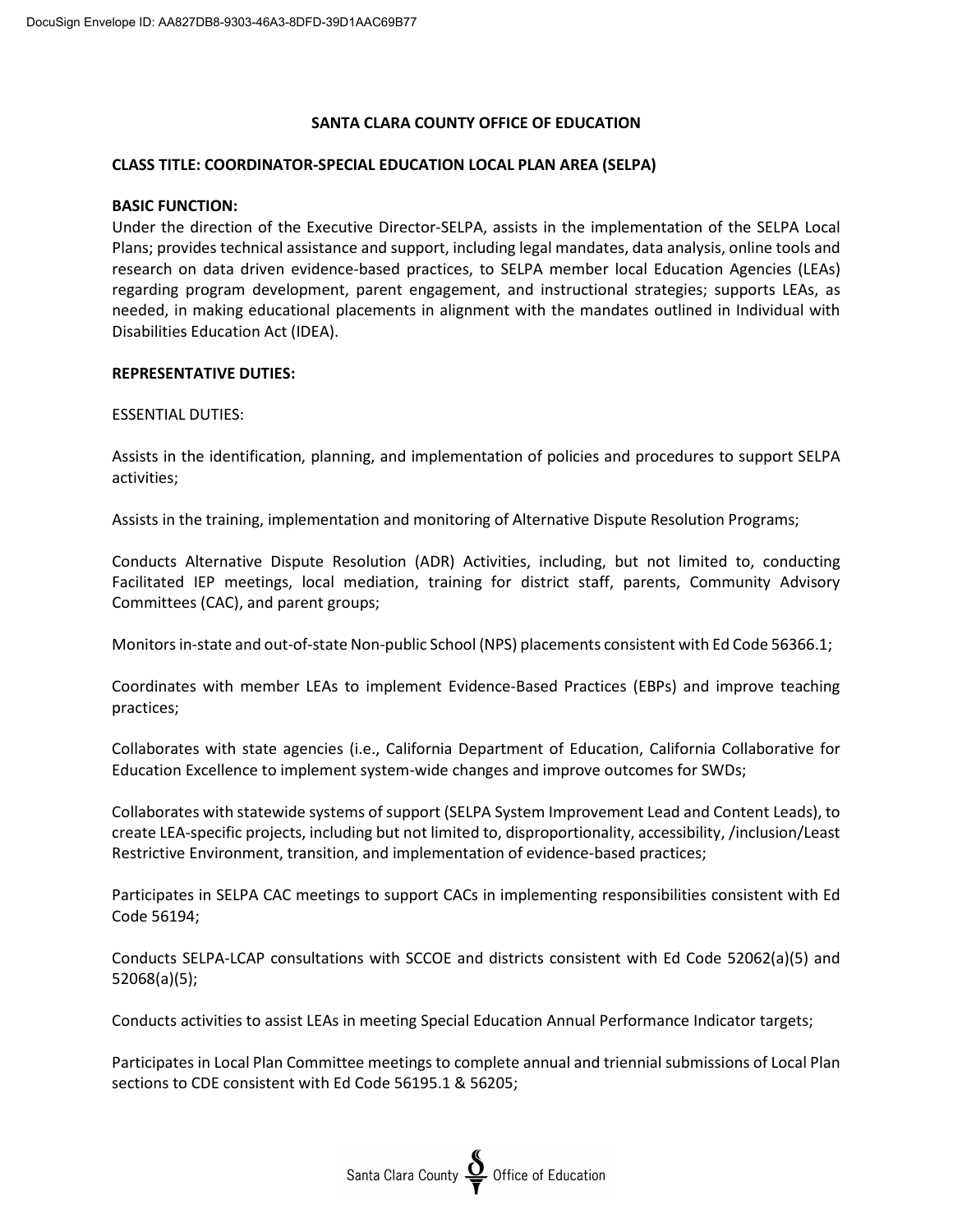### **COORDINATOR – SPECIAL EDUCATION LOCAL PLAN AREA (SELPA) continued Page 2**

Assists with CALPADS data monitoring and tracking to report accurate data that affects distribution of Special Education funds and monitoring activities;

Provides technical assistance and advises LEAs in matters related to compliance complaints, mediations, and due process hearings;

Provides interagency liaison services between LEAs, NPS, county -operated programs and other programs to ensure appropriate educational services to students with disabilities;

Plans and coordinates the development of SELPA-wide professional development programs;

Serves as a resource and liaison to IEP teams regarding placement consideration in unique and difficult cases;

Coordinates SELPA-wide needs assessment for the purpose of gathering information for professional development activities;

Provides training and consultation on the use of new and innovative methods, strategies, and materials that enhance the education progress of special education students;

Provides and coordinates information and training to parent groups and community agencies regarding Special Education programs, services, and procedures;

Advises and assists LEAs in completing CDE-compliance, improvement, and monitoring activities (i.e., Special Education Plans, Disproportionality, Significant Disproportionality);

Maintains professional competence through participation in professional development and professional growth activities;

Assists in the management of assigned budgets.

## **OTHER DUTIES:**

Performs related duties as assigned.

### **KNOWLEDGE AND ABILITIES:**

KNOWLEDGE OF:

Principles, theories, standards, practices, and procedures involved in enhancing learning and achievement for students with disabilities;

Alternative Dispute Resolution (ADR) continuum, systems, processes, and procedures;

CDE-monitoring and compliance activities (i.e., Special Education Plans, Disproportionality, Significant Disproportionality);

Effective evidence-based instructional techniques and strategies for students with disabilities;

Special Education processes and procedures and continuum of program options;

Diverse academic, socioeconomic, cultural, and ethnic backgrounds and disabilities of SELPA students;

Local, State and Federal standards and requirements governing special education and IDEA;

Recent developments, current literature, and sources of information related to special education services, planning, and administration;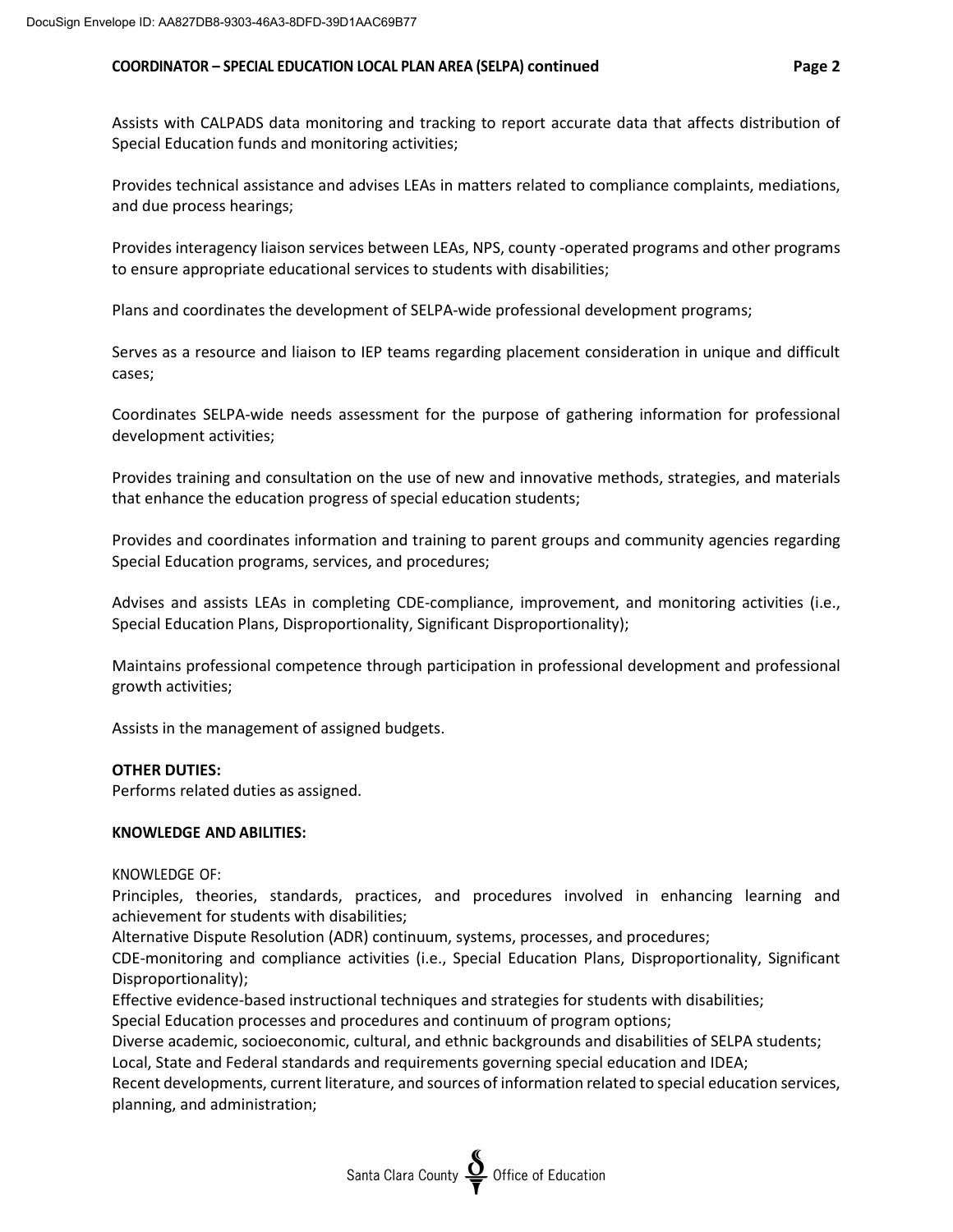### **COORDINATOR – SPECIAL EDUCATION LOCAL PLAN AREA (SELPA) continued Page 3**

Local, State and Federal standards and requirements governing transition from Part C to Part B (Early intervening services to school age services);

Special education funding model;

Common Core State Standards;

Web-based IEP systems (e.g., SIRAS, SEIS) and CALPADS information systems;

Statewide systems of Supports;

Special Education program operations and provision of education services for students from birth to 22 years of age;

Grant application processes and management;

California Common Core Connectors;

Practices and procedures related to the teaching profession;

Record-keeping and report preparation techniques.

# ABILITY TO:

Facilitate groups in planning, problem-solving and decision-making;

Work collaboratively with individuals and groups from diverse ethnic, racial, linguistic, and social backgrounds;

Design and implement oral presentation and online trainings/courses or other visual presentations;

Interpret, apply, and explain laws, codes, regulations, policies, and procedures;

Communicate effectively orally and in writing;

Apply appropriate interpersonal skills such as tact, patience, and courtesy;

Maintain confidentiality of organizational information;

Analyze situations accurately and identify potential effective course of action;

Maintain records and prepare reports;

Resolve conflicts with positive results in a timely manner;

Meet schedules and timelines;

Work independently with little direction;

Provide staff development and technical assistance of assigned staff;

Plan and organize work to meet deadlines;

Prepare and maintain various records, reports, and files;

Utilize computerized information systems, data base and word processing software.

# **LEADERSHIP TEAM COMPETENCIES:**

Develops and fosters effective individuals and teams;

Operationalizes the organizational vision, mission, goals, shared values, and guiding principles;

Demonstrates emotional intelligence;

Models inclusive, effective, and authentic communication;

Applies knowledge of the intersectionality of race, equity, and inclusion;

Builds and sustains positive, trusting relationships;

Conducts SCCOE operations with the highest moral, legal, and ethical principles.

# **EDUCATION AND EXPERIENCE:**

Master's degree in Special Education, Education, Psychology, or related field from an accredited college or university; minimum 5 years teaching and/or relevant work experience in special education; increasingly responsible administrative/coordination experience working with educational programs and services.